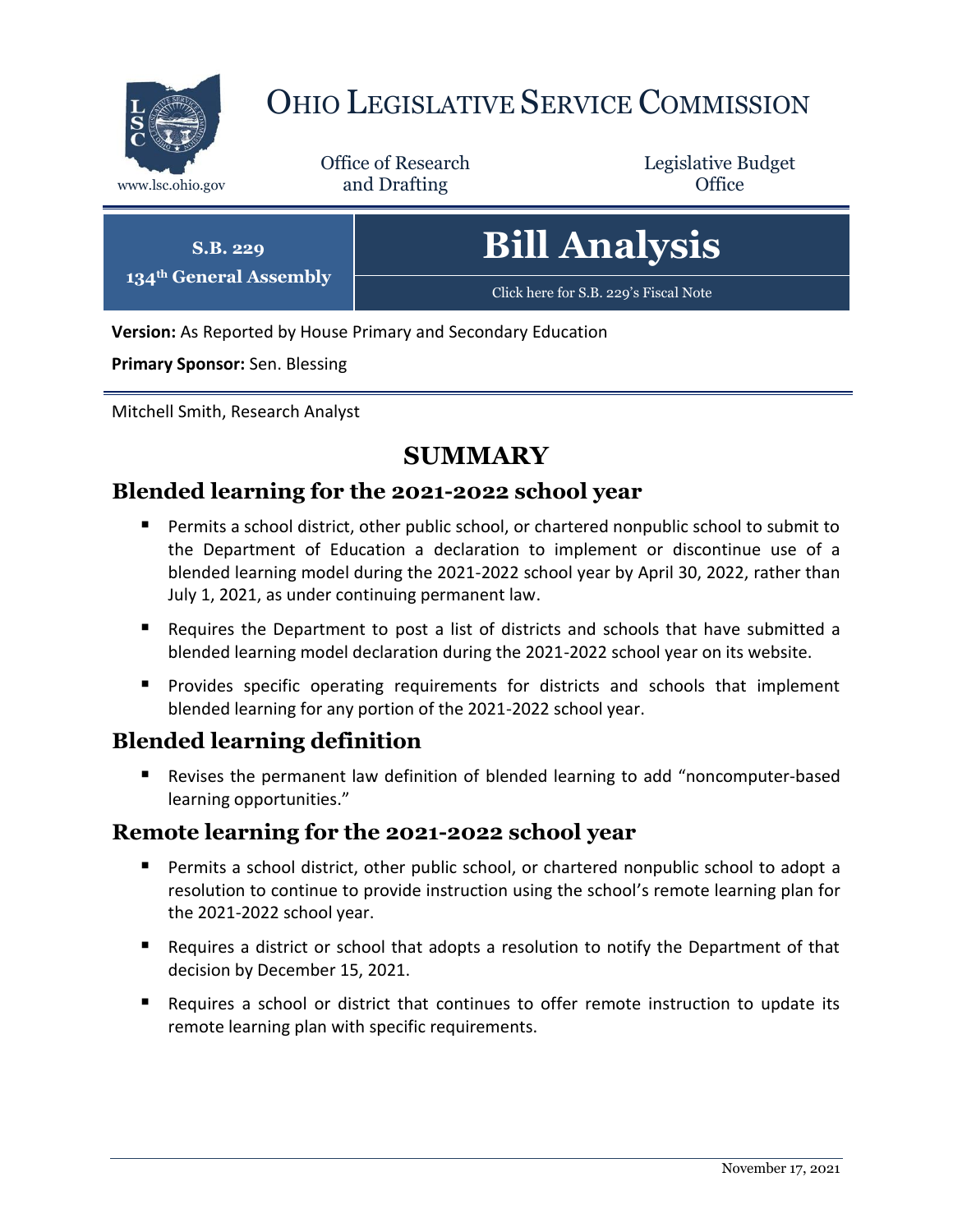## **COVID remediation plans**

- Requires each school district and other public school to complete and submit to the Department a remediation plan to address the loss of learning students experienced during the COVID-19 pandemic and post the plan on its website unless the district or school previously submitted an Extended Learning Plan or Local Use of Funds Plan.
- Requires the Department to develop standards and a template for district and school remediation plans.
- Requires the Department to compile the submitted remediation plans and submit a report to the General Assembly.

## **Provisions related to state report cards**

- Adds two school district superintendents, a school principal, and a community school representative, appointed by the Superintendent of Public Instruction, to the State Report Card Review Committee and requires majority party members appointed from the House of Representatives and the Senate to serve as committee co-chairpersons.
- **Prohibits the Department from considering performance on the chronic absenteeism** measure on the state report card for the 2021-2022 school year.
- Requires the Department to report without a rating the four-year adjusted cohort graduation rate on the state report card for students who were *continuously* enrolled in the same district or building for grades 9-12.
- Requires the Department, by September 15, 2022, to calculate and publish the four-year adjusted cohort graduation rate as described just above and the total number of students in each cohort for all districts and buildings for the 2016-2017, 2017-2018, 2018-2019, 2019-2020, and 2020-2021 school years as reported-only data on state report cards for the 2021-2022 school year.

## **Online services for special needs students**

- Between July 1, 2021, and June 30, 2022, and upon the request of a parent or guardian, permits an individual who holds a valid license issued by a licensing board to provide services via electronic delivery method or telehealth communication to qualifying students.
- **Prohibits a licensing board from taking any disciplinary action against a license holder** who provides services to qualifying students as described just above.

## **Provisions related to quarantined students**

 For the 2021-2022 school year only, permits a school or district operating an online learning school to allow a quarantined student to participate in the online learning school for the duration of the student's quarantine period.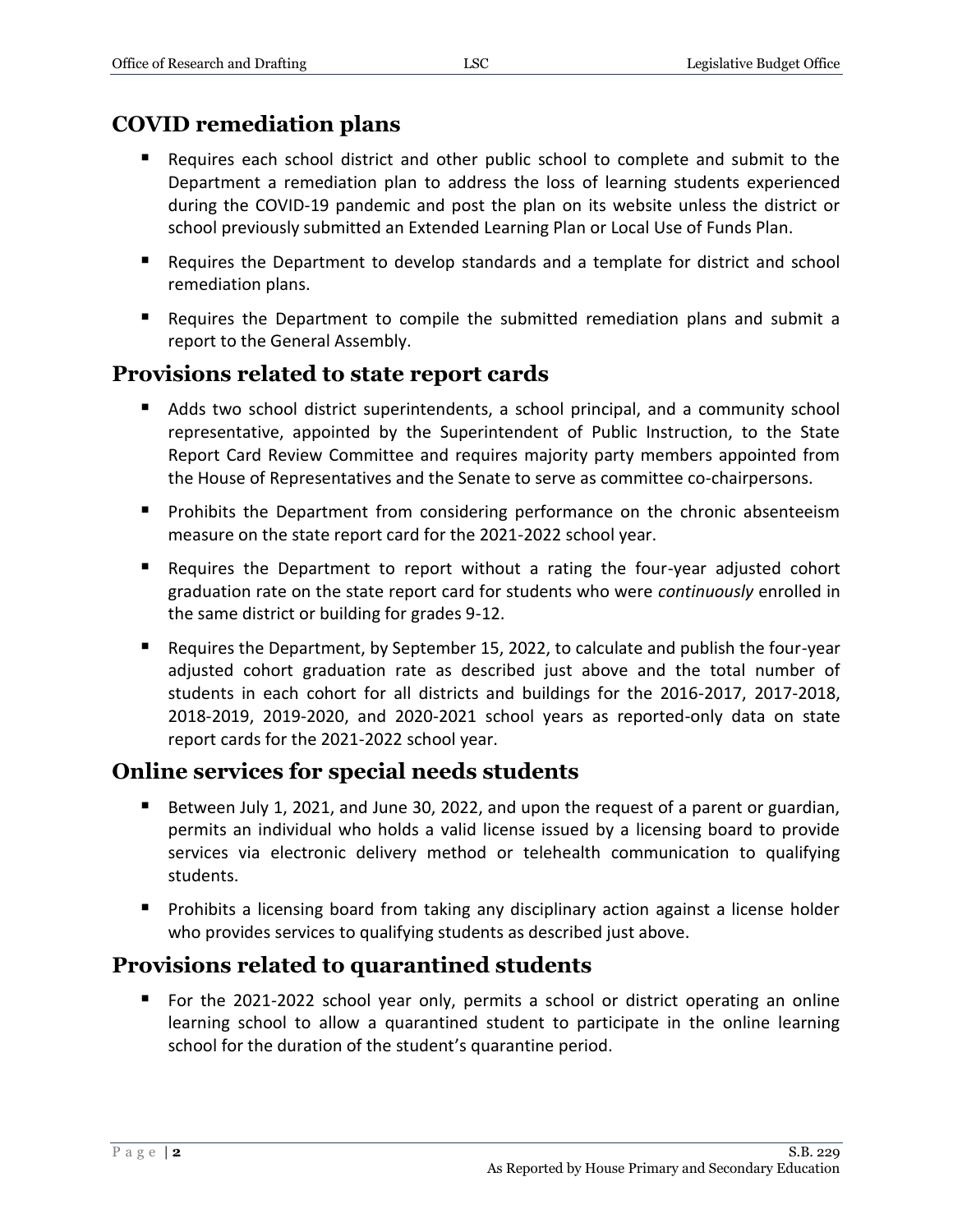- Requires that once a student is in quarantine that the district or school notify the student's parents or guardians of available learning options for the duration of the student's quarantine.
- For the 2021-2022 school year, requires districts and schools to report monthly to the Department of Education the number of students quarantined and the duration of the quarantine.

## **Withdrawal of certain students for failure to take assessments**

 Revises the law on automatic withdrawal of students by internet- or computer-based community schools (e-schools) and district-operated internet- or computer-based schools for failure to take state assessments, so that that new starting point for considering two years of failure to take the tests is the 2021-2022 school year.

## **Financial literacy instruction**

 Requires public and chartered nonpublic schools to integrate the study of economics and financial literacy into one or more existing social studies credits, or into the content of another class, for students who enter ninth grade for the first time on or after July 1, 2010, but prior to July 1, 2022 (Classes of 2014 through 2025).

## **Third Grade Reading Guarantee exemption**

**F** For the 2021-2022 school year only, exempts public and chartered nonpublic schools from retaining a student under the Third Grade Reading Guarantee based solely on the student's academic performance.

## **Online learning school exemption from emergency management plan requirement**

 Exempts an online learning school from the requirement that school administrators develop an emergency management plan for each building under their control, unless students participate in in-person instruction or assessments at a location that is not covered in a district's or school's existing emergency management plan.

## **Educational service center state operating subsidies**

 Specifies that the "funding base" used to determine state payments to an educational service center (ESC) must equal the amount the ESC would have received for FY 2020 using the student counts of the school districts with which the ESC has service agreements for the fiscal year for which payments are being made.

## **Educational Choice and Pilot Project scholarship payments**

 Specifies that, in the case of a student who is not living with the student's parent, the Department must make Educational Choice (Ed Choice) Scholarship and Pilot Project (Cleveland) Scholarship payments to the student's guardian, legal custodian, kinship caregiver, foster caregiver, or caretaker.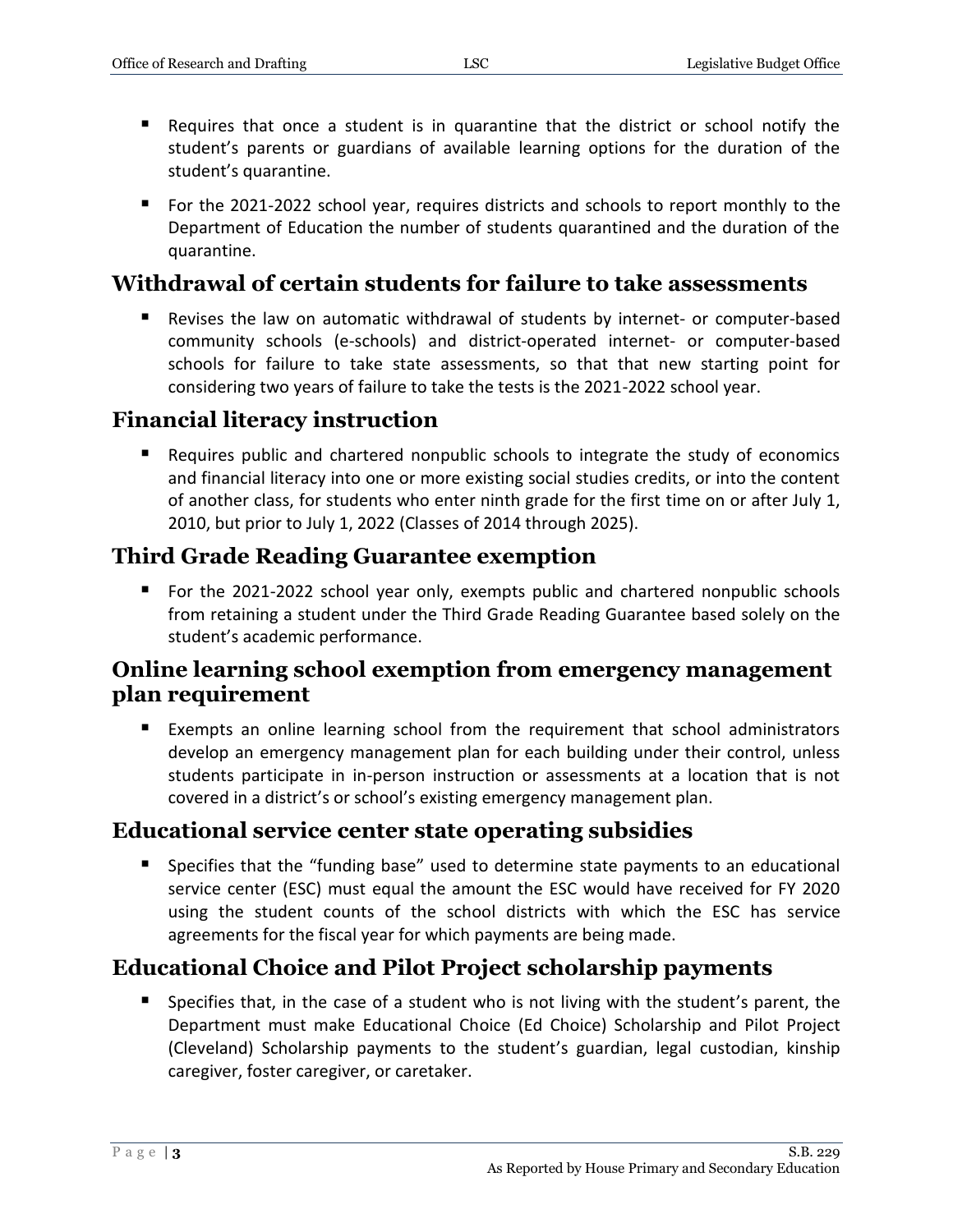- Requires the Department to make monthly partial payments for the Cleveland Scholarship, rather than "from time to time in partial payments" as under current law.
- Amends the definition of "caretaker," which current law defines as a parent or relative acting in the parent's place, to add any other responsible adult who has care of the child and, if not for being in that adult's care, the child would be homeless or likely homeless.

#### **Emergency clause**

Declares an emergency.

## **TABLE OF CONTENTS**

| Online learning school exemption from emergency management plan requirement  13 |  |
|---------------------------------------------------------------------------------|--|
|                                                                                 |  |
|                                                                                 |  |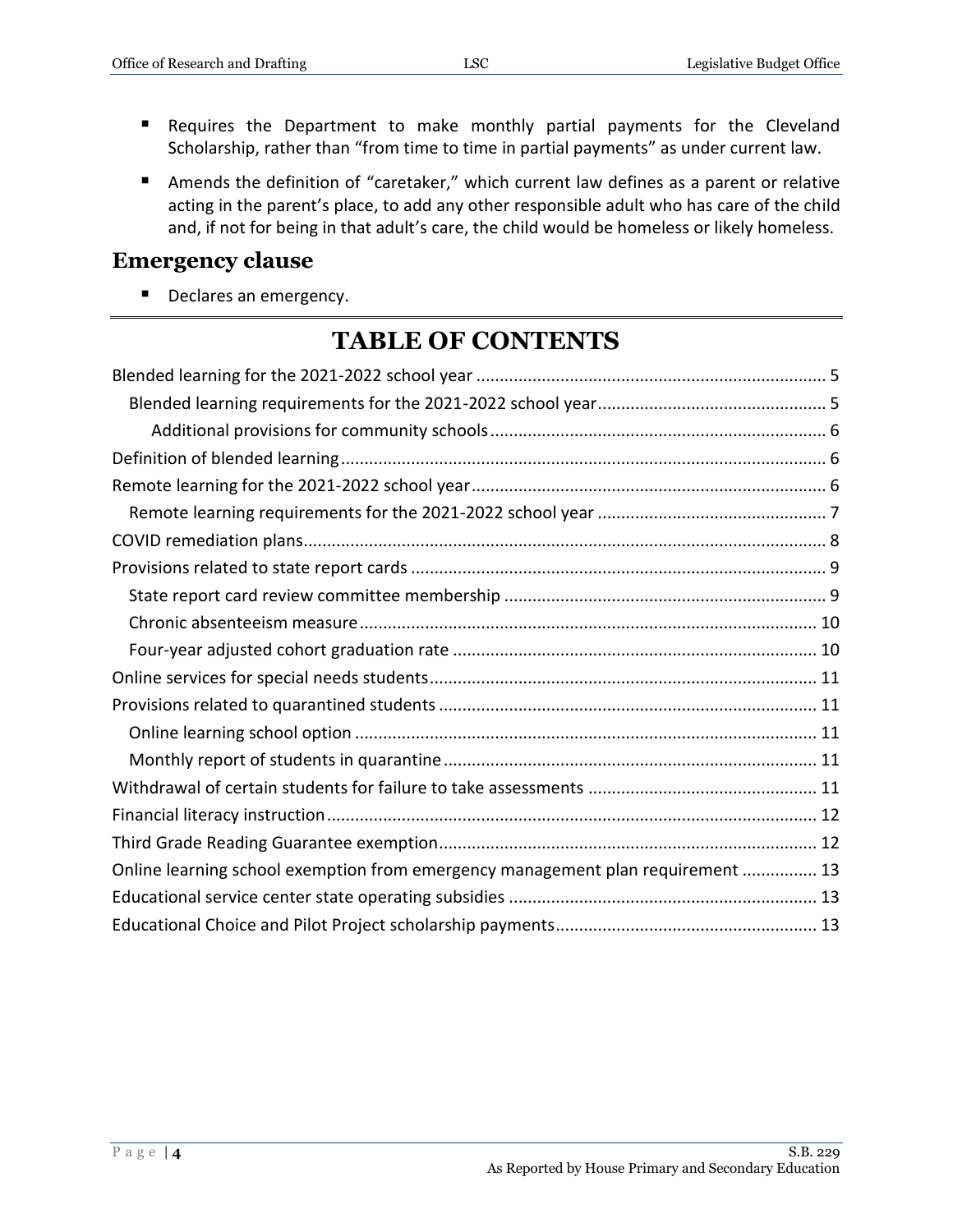## **DETAILED ANALYSIS**

#### <span id="page-4-0"></span>**Blended learning for the 2021-2022 school year**

For the 2021-2022 school year only, the bill permits a school district, community school with approval of its sponsor, STEM school, or chartered nonpublic school to submit to the Department of Education, by April 30, 2022, a declaration to implement or discontinue use of a blended learning model during that school year.<sup>1</sup> The bill specifically states that the decision to implement or rescind use of a blended learning model is not subject to approval by the Department. It also requires the Department to post a list of districts and schools that have submitted a blended learning model declaration during the 2021-2022 school year on its website.<sup>2</sup>

Otherwise, under continuing law, if a school is operated using a blended learning model or decides to cease operating using a blended learning model, the district or school must notify the Department of that fact by July 1 of the school year for which the change would be effective.<sup>3</sup>

#### <span id="page-4-1"></span>**Blended learning requirements for the 2021-2022 school year**

For the 2021-2022 school year, the bill requires a district or school that implements a blended learning model, for any portion of that school year, to do all of the following:<sup>4</sup>

- 1. Ensure that students have access to the internet and to devices students may use to participate in online learning. If a district or school determines that a student does not have appropriate access to the internet or a device, the district or school must provide it at no cost to the student. Districts and schools also must provide a filtering device or install filtering software that protects against internet access to materials that are obscene or harmful to juveniles on each computer provided to students for instructional use.
- 2. Monitor and assess student achievement and progress and provide additional services if necessary to improve student achievement;
- 3. Periodically communicate with parents or guardians regarding student progress;
- 4. Report quarterly to the Department the number of students participating in blended learning and the duration of their participation;
- 5. By May 15, 2022, report to the Department both of the following:

 $<sup>1</sup>$  Section 3(B).</sup>

 $2$  Section 3(C).

<sup>3</sup> R.C. 3302.41, not in the bill.

 $4$  Section 3(D).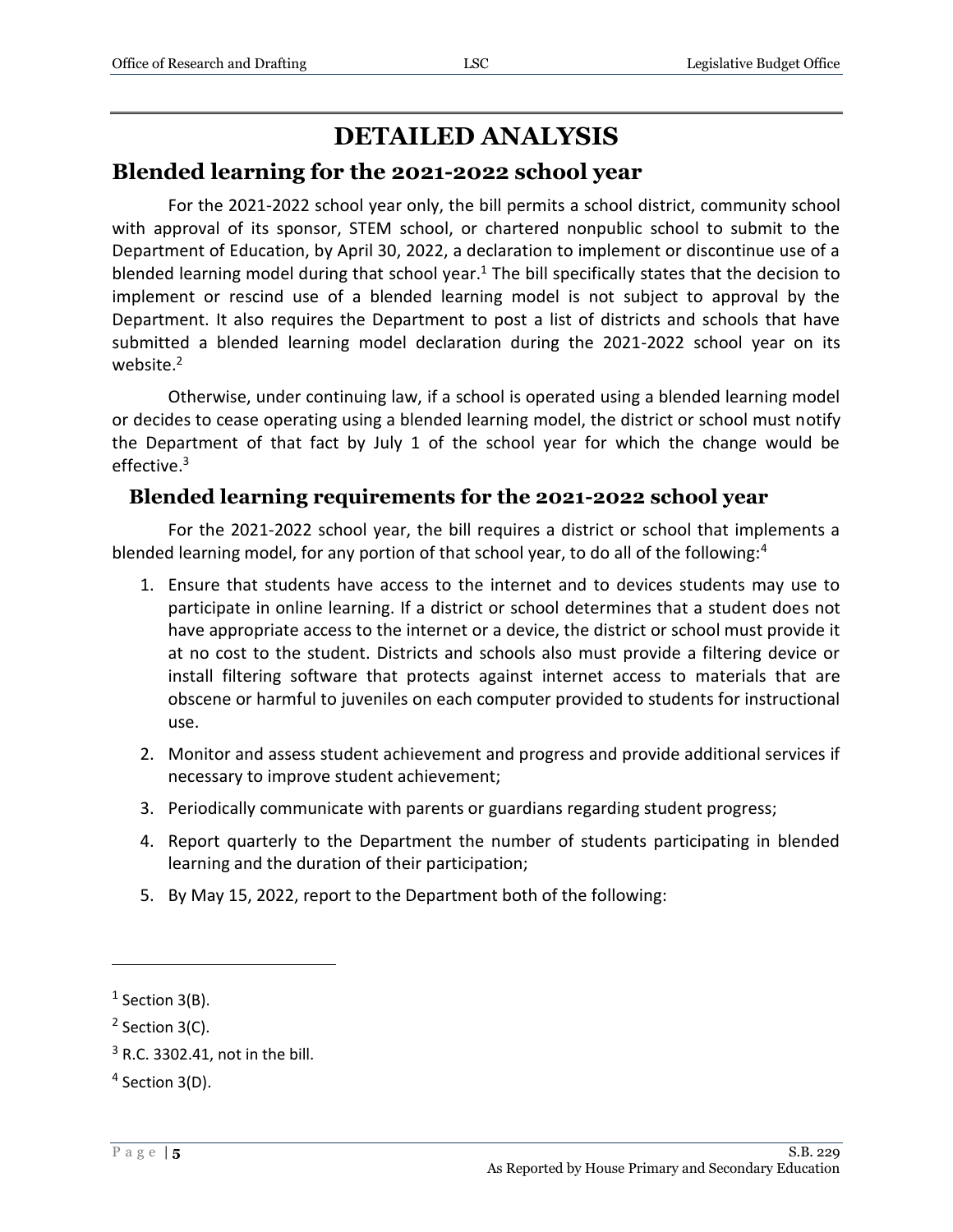- a. The total number of students engaged in blended learning during the 2021-2022 school year by grade level; and
- b. The total number of students with disabilities engaged in blended learning during the 2021-2022 school year.
- 6. Comply with operating standards for blended learning as otherwise prescribed under continuing law by the State Board of Education.<sup>5</sup>

#### **Additional provisions for community schools**

<span id="page-5-0"></span>For the 2021-2022 school year, the bill specifies that a community school that implements a blended learning model for any portion of that school year must be considered as having met any requirements to receive state funds as otherwise prescribed under continuing law.<sup>6</sup> For example, current law, effective September 30, 2021, requires any school using a blended learning model to have an instructional calendar of at least 910 hours, but continuing law also specifies that a community school must offer at least 920 hours of learning opportunities and its full-time equivalency for funding purposes is the actual number of learning opportunities it offers.<sup>7</sup> Presumably, the bill permits full funding for any community school student in a blended learning program as long as the student participates in 910 hours of instruction.

The bill also requires a community school, by June 30, 2022, to complete any revisions to the contract with its sponsor to implement or discontinue blended learning.<sup>8</sup> It further requires that, by April 30, 2022, a community school adopt or make any other necessary revisions to its policies.<sup>9</sup>

## <span id="page-5-1"></span>**Definition of blended learning**

The bill revises the permanent law definition of blended learning to add "noncomputerbased learning opportunities." Current law defines it as "the delivery of instruction in a combination of time primarily in a supervised physical location away from home and online delivery whereby the student has some element of control over time, place, path, or pace of learning."<sup>10</sup>

#### <span id="page-5-2"></span>**Remote learning for the 2021-2022 school year**

For the 2021-2022 school year only, the bill permits a school district, community school with approval of its sponsor, STEM school, or chartered nonpublic school to adopt a resolution

<sup>5</sup> See R.C. 3302.41(B), not in the bill.

 $6$  Section 3(E)(1).

 $7$  R.C. 3302.41(B)(4) and 3314.08(H), neither in the bill.

 $8$  Section 3(E)(2).

 $9$  Section 3(E)(3).

 $10$  R.C. 3301.079(J).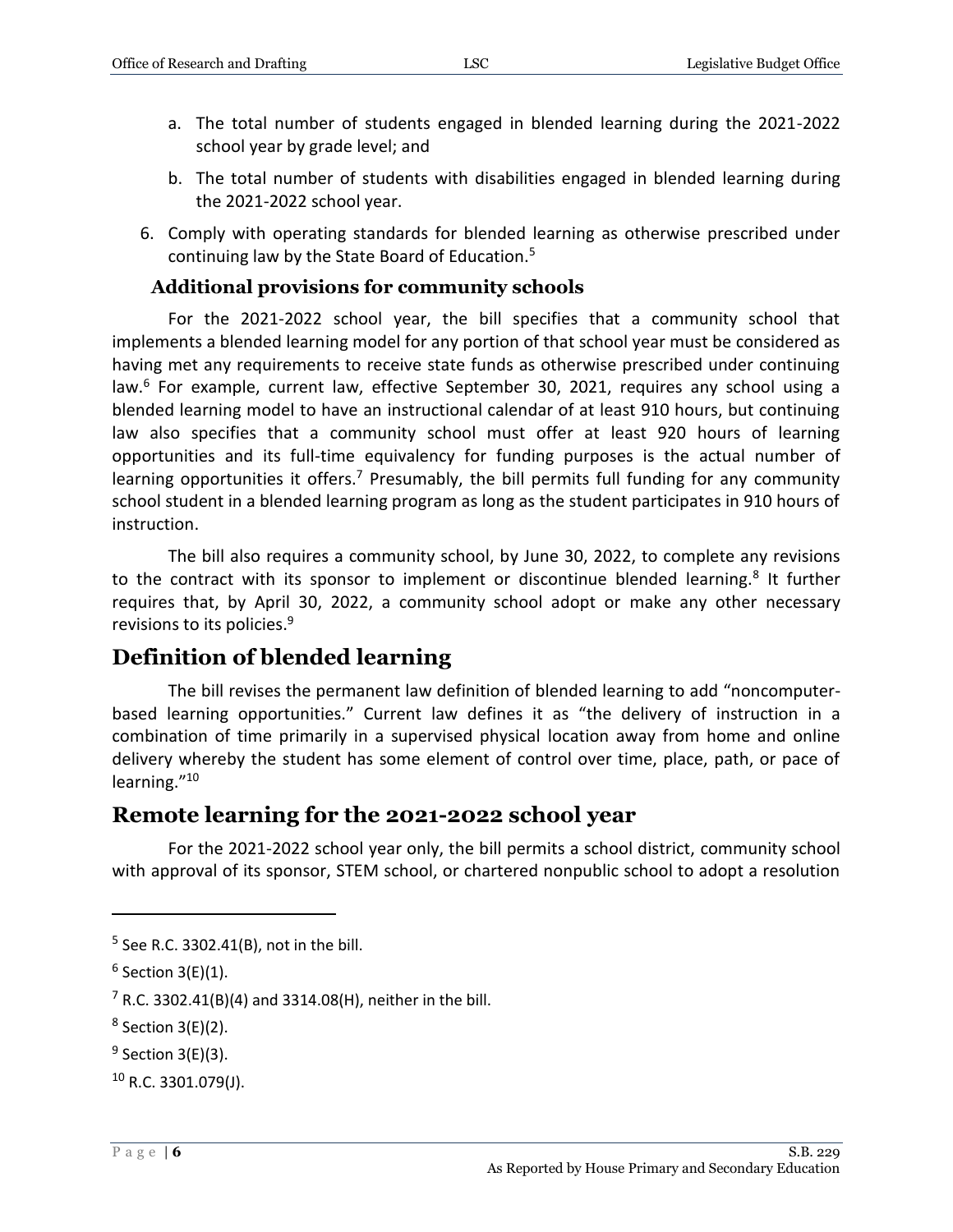to continue to provide instruction using the school's remote learning plan submitted under H.B. 164 of the 133<sup>rd</sup> General Assembly to only those students whose parents or guardians submit a written request to the principal of the school building to which the students are assigned.<sup>11</sup> The bill specifically prohibits a district or school that is operating as an online learning school, as otherwise permitted under continuing law, from adopting a resolution as described just above.

The bill requires a district or school that adopts a resolution, by December 15, 2021, to notify the Department of that decision. The bill specifically states that the decision to continue to offer remote instruction is not subject to approval by the Department.<sup>12</sup> It also requires the Department to post a list of districts and schools continuing to operate a remote learning plan for the 2021-2022 school year on its website. $^{13}$ 

H.B. 164 of the 133rd General Assembly permitted certain public schools that had not otherwise been approved to use a blended learning model under continuing law for the 2020- 2021 school year to adopt a plan to provide instruction using a remote learning model for that year. Under that act, a school was required to submit its plan to the Department by July 31, 2020.<sup>14</sup>

The bill also specifies, for the 2021-2022 school year, that a community school that continues to provide instruction under a remote learning plan must be considered as having met any requirements to receive state funds as otherwise prescribed under continuing law.<sup>15</sup>

The bill defines "remote learning" as synchronous and asynchronous instruction and educational activities that take place when the students and the teachers are not physically present in a traditional classroom environment.<sup>16</sup>

#### <span id="page-6-0"></span>**Remote learning requirements for the 2021-2022 school year**

For the 2021-2022 school year, the bill requires a school or district that continues to offer remote instruction to update its remote learning plan as follows: $17$ 

- 1. Meet all minimum school year requirements prescribed under continuing law;
- 2. Ensure that students have access to the internet and to devices students may use to participate in online learning. If a district or school determines that a student does not have appropriate access to the internet or a device, the district or school must provide it

 $11$  Section 4(B)(1).

 $12$  Section 4(B)(2).

 $13$  Section 4(C).

<sup>&</sup>lt;sup>14</sup> Section 16 of H.B. 164 of the 133<sup>rd</sup> General Assembly, not in the bill.

 $15$  Section 4(F).

 $16$  Section 4(A)(5).

 $17$  Section 4(D).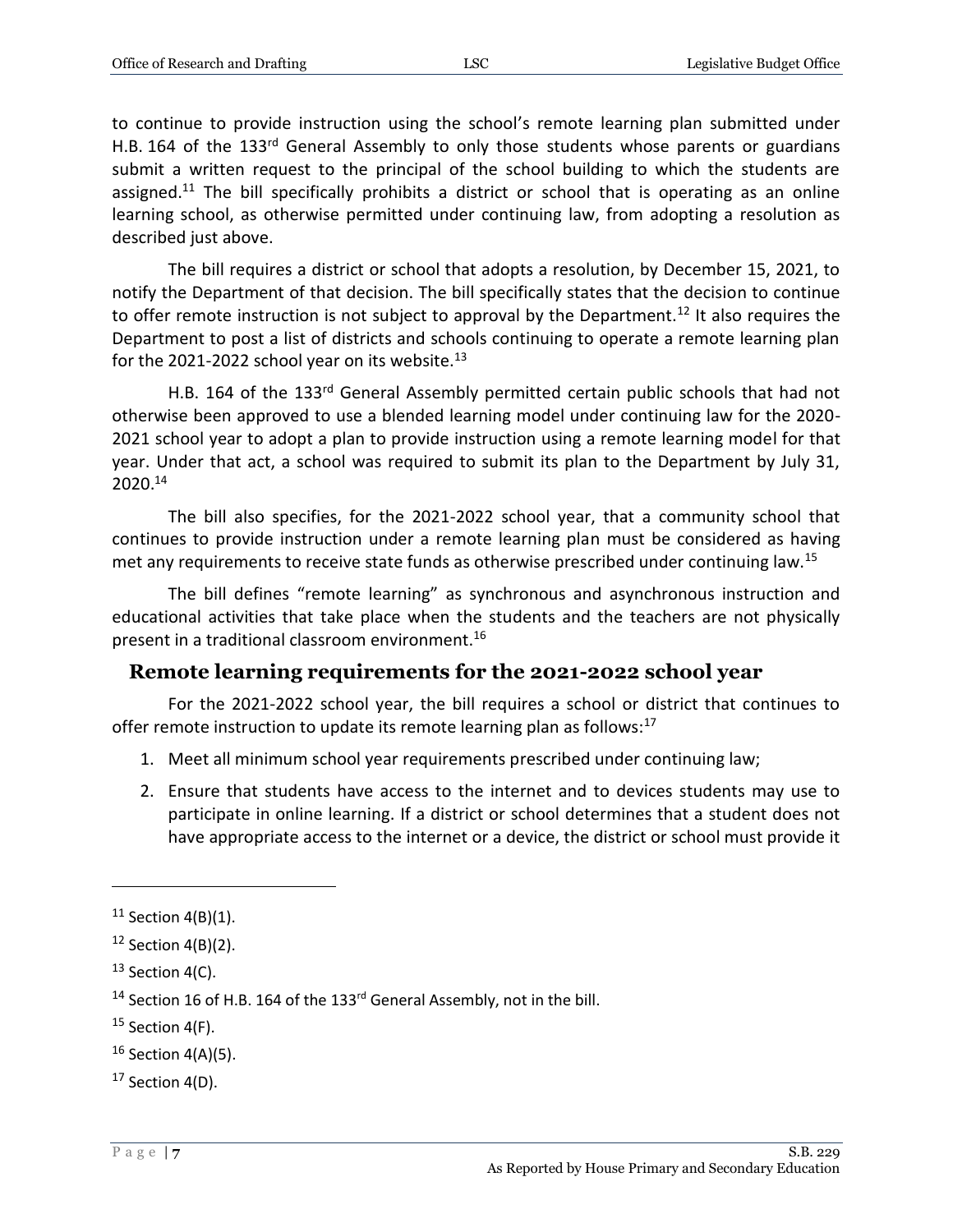at no cost to the student. Additionally, districts and schools must provide a filtering device or install filtering software that protects against internet access to materials that are obscene or harmful to juveniles on each computer provided to students for instructional use.

- 3. Track and document all student remote learning participation, including online and offline activities;
- 4. Report student attendance based on student participation;
- 5. Monitor and assess student achievement and progress and provide additional services if necessary to improve student achievement;
- 6. Periodically communicate with parents or guardians regarding student progress;
- 7. Develop a statement describing the school's approach to addressing nonattendance and its compliance with truancy procedures and requirements;
- 8. Report to the Department both of the following:
	- a. The total number of students engaged in remote learning by grade level; and
	- b. The total number of students with disabilities engaged in remote learning.

The bill requires that each school or district that continues to offer remote instruction make its updated remote learning plan publicly available on its website and submit a copy to the Department.<sup>18</sup>

## <span id="page-7-0"></span>**COVID remediation plans**

Within 30 days after the bill's effective date, the bill requires the Department to develop standards and a template for district and school remediation plans. The plans must require at least both of the following: (1) timelines and programs that the district or school is implementing to address loss of learning due to the COVID pandemic, (2) the length of time remediation programs will be implemented, and (3) the method by which the district or school intends to pay for the remediation programs.<sup>19</sup>

Not later than 90 days after the bill's effective date, it requires each school district, STEM school, and community school to complete and submit to the Department a remediation plan to address the loss of learning and post the remediation plan on its website. However, this requirement is satisfied if a district or school submitted to the Department either (1) an Extended Learning Plan prior to April 1, 2021, as requested by the Governor or (2) a Local Use of Funds Plan prior to August 21, 2021, as a condition of receiving federal American Rescue Plan

 $18$  Section 4(E).

 $19$  Section 3(F)(1)(a).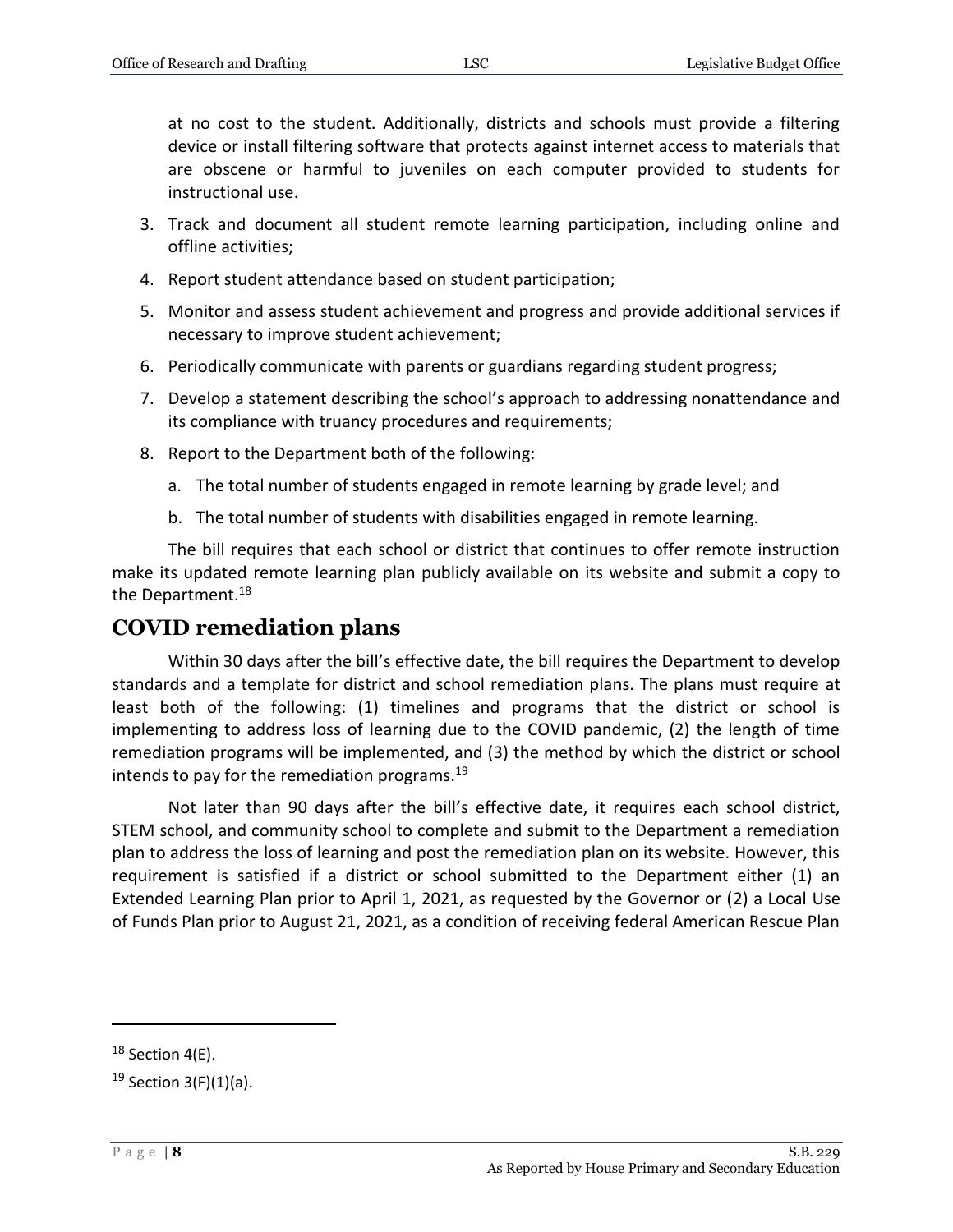Elementary and Secondary School Emergency Relief Funds, is considered to have satisfied this requirement. 20

The bill further requires that the Department, not later than 165 days after the bill's effective date, to compile the remediation plans and submit a report to the General Assembly.<sup>21</sup>

#### <span id="page-8-0"></span>**Provisions related to state report cards**

#### <span id="page-8-1"></span>**State report card review committee membership**

The bill adds two school district superintendents, a school principal, and a community school representative, appointed by the Superintendent of Public Instruction, to the state report card review committee.<sup>22</sup> It also specifies that the majority party members appointed from the House and the Senate (see below) must serve as committee co-chairpersons.<sup>23</sup>

H.B. 82 of the 134<sup>th</sup> General Assembly established a state report card review committee beginning on July 1, 2023. The primary responsibility of the committee is to conduct a study of state report cards issued for the 2022-2023 school year and prior schools years and, based on that study, make recommendations for improvements, corrections, and clarifications to the report card. The committee otherwise consists of the following members:

- 1. Two members of the House of Representatives appointed by the Speaker of House who are not of the same political party. The House Minority Leader may recommend a member of the Minority Leader's political party to the Speaker.
- 2. Two members of the Senate appointed by the Senate President who are not of the same political party. The Senate Minority Leader may recommend a member of the Minority Leader's political party to the President.
- 3. The Superintendent of Public Instruction, or the state Superintendent's designee;
- 4. The following members appointed by the state Superintendent:
	- a. An elementary school teacher;
	- b. A high school teacher;
	- c. An individual with experience providing services to gifted students;
	- d. An individual with experience providing special education and related services to children with disabilities;
	- e. A chartered nonpublic school representative;

 $20$  Section 3(F)(2).

<sup>&</sup>lt;sup>21</sup> Section 3(F)(1)(b).

 $22$  R.C. 3302.039(B)(4)(h).

 $23$  R.C. 3302.039(B)(5).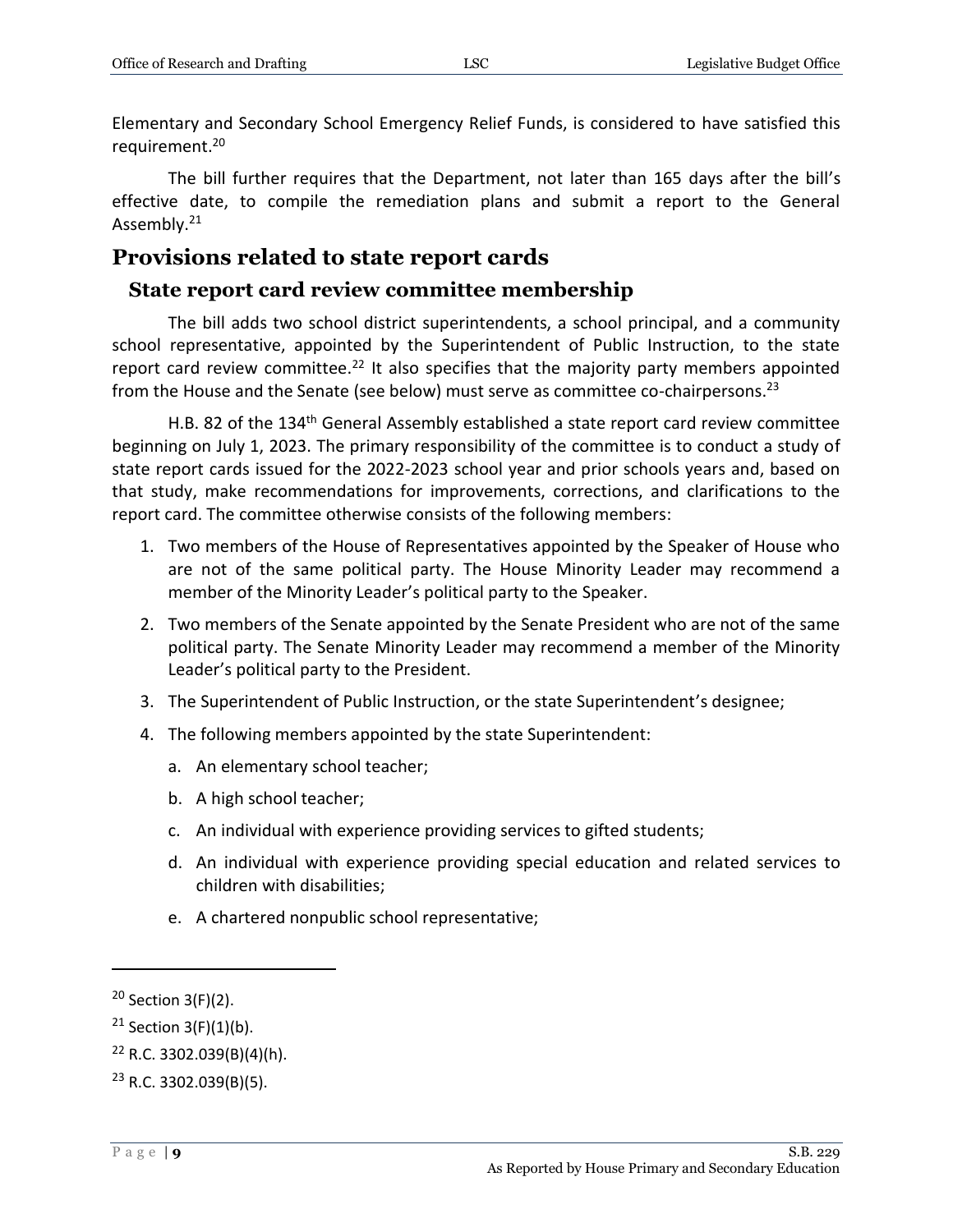- f. A business community representative; and
- g. The parent of a child enrolled in any of grades K-12.

#### <span id="page-9-0"></span>**Chronic absenteeism measure**

For the 2021-2022 school year, the bill prohibits the Department from considering performance on the chronic absenteeism measure on the state report card for any school district or school. Specifically, that measure may not be used to determine whether a district or school is subject to any penalty or sanction otherwise prescribed by continuing law.<sup>24</sup> Further, it prohibits the Department from including the chronic absenteeism indicator in assigning performance ratings for the gap closing component for the 2021-2022 school year for districts and schools. The bill also specifically requires the Department to re-weight the other component measures accordingly, which includes: Achievement, Progress, Graduation, Early Literacy, and College, Career, Workforce, and Military Readiness.<sup>25</sup>

The new report card system enacted in H.B. 82 of the  $134<sup>th</sup>$  General Assembly, effective September 30, 2021, prescribes a chronic absenteeism measure to be determined by the Department of Education as one of its gap closing measures.<sup>26</sup>

#### <span id="page-9-1"></span>**Four-year adjusted cohort graduation rate**

The bill requires the Department to include on a district's or building's state report card, as reported data not factored into the component performance rating, the four-year adjusted cohort graduation rate for only those students who were *continuously* enrolled in the same district or building for grades 9-12.<sup>27</sup>

The bill further requires the Department, by September 15, 2022, to calculate and publish the four-year adjusted cohort graduation rate as described just above and the total number of students in each cohort for all districts and buildings for the 2016-2017, 2017-2018, 2018-2019, 2019-2020, and 2020-2021 school years as reported-only data on state report cards issued for the 2021-2022 school year.<sup>28</sup>

Under law unchanged by the bill, the Department is required to report on a district's or building's report card certain data as reported data not factored into the component performance rating, i.e., as a "report only" measure. One such measure is the percentage of students in the 4- and 5-year adjusted cohort graduation rates of a district or school who completed all of grades 9-12 in the district or school.<sup>29</sup>

 $24$  Section 3(G).

<sup>25</sup> See R.C. 3302.03(D)(3)(b) to (f).

 $26$  R.C. 3302.03(A)(3), (D)(1)(b) and (D)(3)(a).

 $27$  R.C. 3302.03(D)(2)(j)(ii).

<sup>28</sup> Section 5.

 $29$  R.C. 3302.03(D)(2)(j)(i).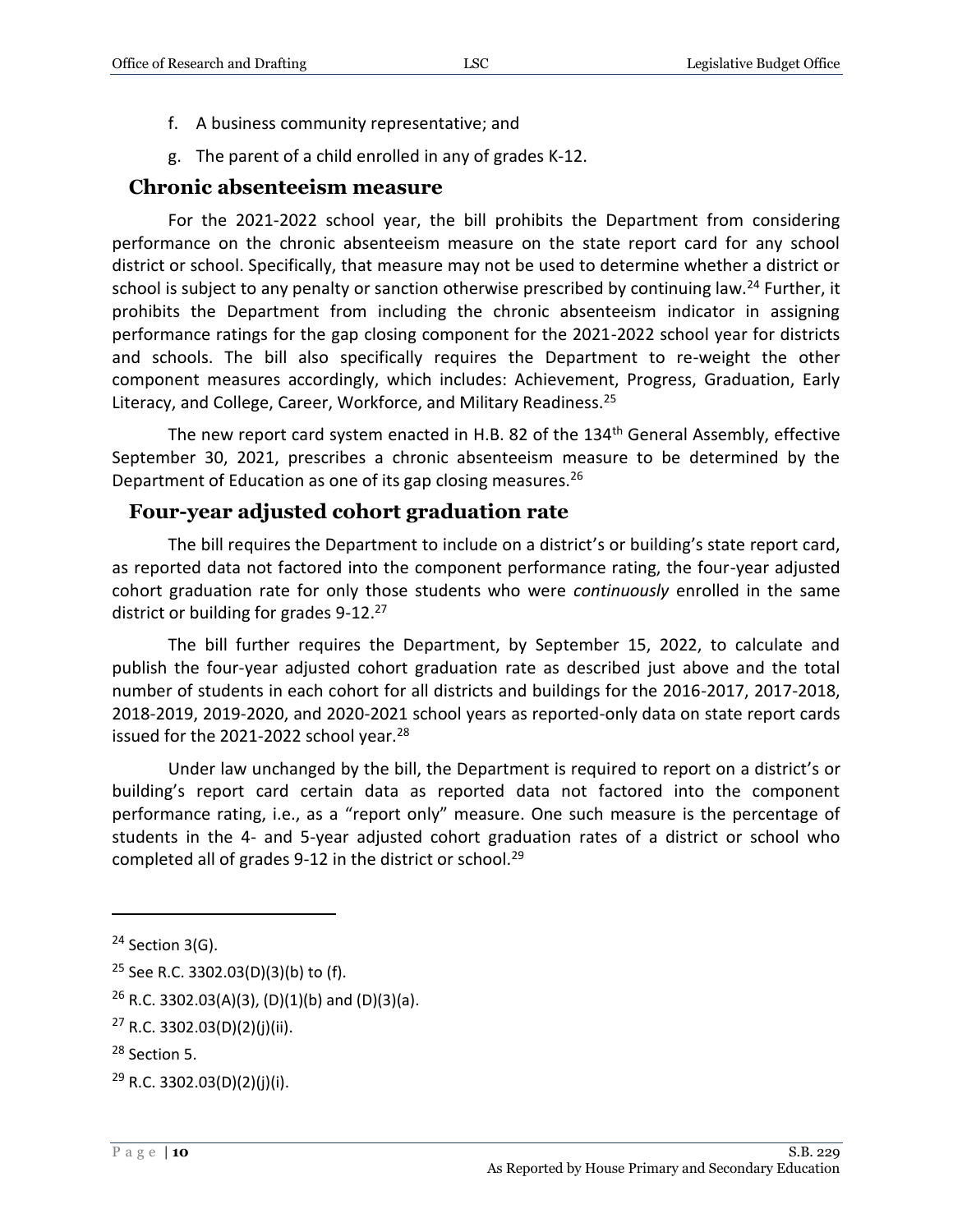#### <span id="page-10-0"></span>**Online services for special needs students**

Between July 1, 2021, and June 30, 2022, the bill permits an individual who holds a valid license issued by a licensing board, upon request from a student's parent or guardian, to provide services within the scope of practice authorized under the license by electronic delivery method or telehealth communication to special needs students. The bill applies to any student participating in the Autism or the Jon Peterson Special Needs Scholarship programs or to any student who was enrolled in a public or chartered nonpublic school and was receiving those types of services, regardless of the method of delivery, prior to the bill's effective date. It also prohibits a licensing board from taking any disciplinary action against a license holder solely because the license holder provided such services to a student.<sup>30</sup>

## <span id="page-10-1"></span>**Provisions related to quarantined students**

## <span id="page-10-2"></span>**Online learning school option**

For the 2021-2022 school year only, the bill permits a school or district that is operating as an online learning school to allow a student who is in quarantine due to possible exposure to a contagious disease to participate in the online learning school for the duration of that student's quarantine period. The bill further states that if a quarantined student is allowed to participate in the online learning school, the student is not considered to be enrolled in the online learning school. Instead, that student is considered to be enrolled in the school the student would otherwise attend. $31$ 

Under the bill, once a student is in quarantine the district or school must notify the student's parents or guardians of available learning options for the duration of the student's quarantine.<sup>32</sup>

#### <span id="page-10-3"></span>**Monthly report of students in quarantine**

For the 2021-2022 school year, the bill requires that a school district, community school, STEM school, and chartered nonpublic school to report monthly to the Department, in a manner as determined by the Department, the number of students quarantined and the duration of the quarantine due to exposure to a contagious disease. $33$ 

## <span id="page-10-4"></span>**Withdrawal of certain students for failure to take assessments**

The bill amends two provisions of law that were effective September 30, 2021, and that created a new starting point for withdrawal determinations made by internet- or computerbased community schools (e-schools) and district-operated internet- or computer-based schools upon a student's failure to complete the spring administration of any required state

<sup>&</sup>lt;sup>30</sup> Section 3(H).

 $31$  Section 6(A).

<sup>&</sup>lt;sup>32</sup> Section 6(B).

<sup>33</sup> Section 7.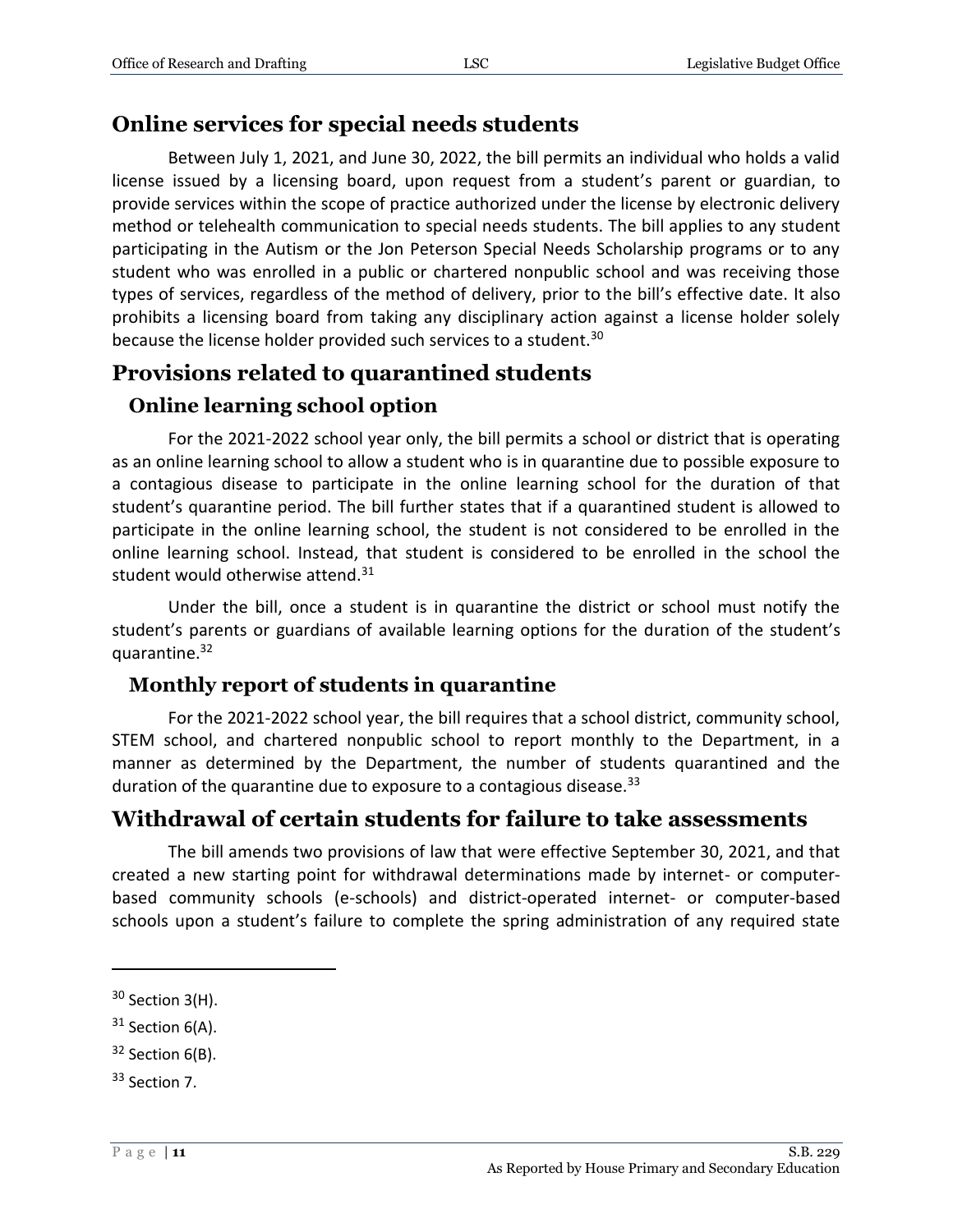assessment for two consecutive school years.<sup>34</sup> Current law states that no student's failure to take those tests prior to the 2020-2021 school year may subject the student to automatic withdrawal. The bill amends those laws so that the new starting point for considering two years of failure to take the tests is the 2021-2022 school year. Thus, under the bill, no student's failure to take the tests prior to the 2021-2022 school year may subject the student to withdrawal.

Under continuing law, e-schools and district-operated internet- or computer-based schools are required to automatically withdraw any student who has not participated in the spring administration of any required state assessment for two consecutive years and who was not otherwise excused from taking that assessment. A school may not receive any state funds for any student who is subject to automatic withdrawal under this provision but may permit the student to continue to attend the school's program only if the student's parent pays tuition.<sup>35</sup>

## <span id="page-11-0"></span>**Financial literacy instruction**

The bill requires public and chartered nonpublic schools to integrate the study of economics and financial literacy into one or more existing social studies credits, or into the content of another class, for students who enter the ninth grade on or after July 1, 2010, but prior to July 1, 2022 (Classes of 2014 through 2025).  $36$ 

Current law prescribes a similar requirement for students beginning with the Class of 2014, but that requirement was eliminated in S.B. 1 of the 134<sup>th</sup> General Assembly, effective January 27, 2022.<sup>37</sup> (That act prescribes a half-unit (60 hours) of financial literacy instruction for the class of 2026 and beyond.) $38$ 

## <span id="page-11-1"></span>**Third Grade Reading Guarantee exemption**

The bill exempts public and chartered nonpublic schools from retaining a student under the Third Grade Reading Guarantee based solely on the student's academic performance in reading. However, students may be retained if the student's principal and reading teacher, in consultation with the student's parent or guardian, agree that the student is not reading at grade level and is not prepared for fourth grade. Conversely, the bill requires a third-grade student reading below grade level to be promoted to the fourth grade if the student's principal and reading teacher agree that the student is prepared to be promoted.

<sup>&</sup>lt;sup>34</sup> R.C. 3313.6412 and 3314.262.

<sup>35</sup> R.C. 3313.6410 and 3314.26, neither in the bill.

<sup>36</sup> R.C. 3313.6027, 3314.03(A)(11)(f), 3326.15, and 3328.22; Section 9.

 $37$  See R.C. 3316.603 (C)(7), not in the bill.

 $38$  See R.C. 3313.603(C)(3), (8), and (9), as enacted by S.B. 1, not in the bill.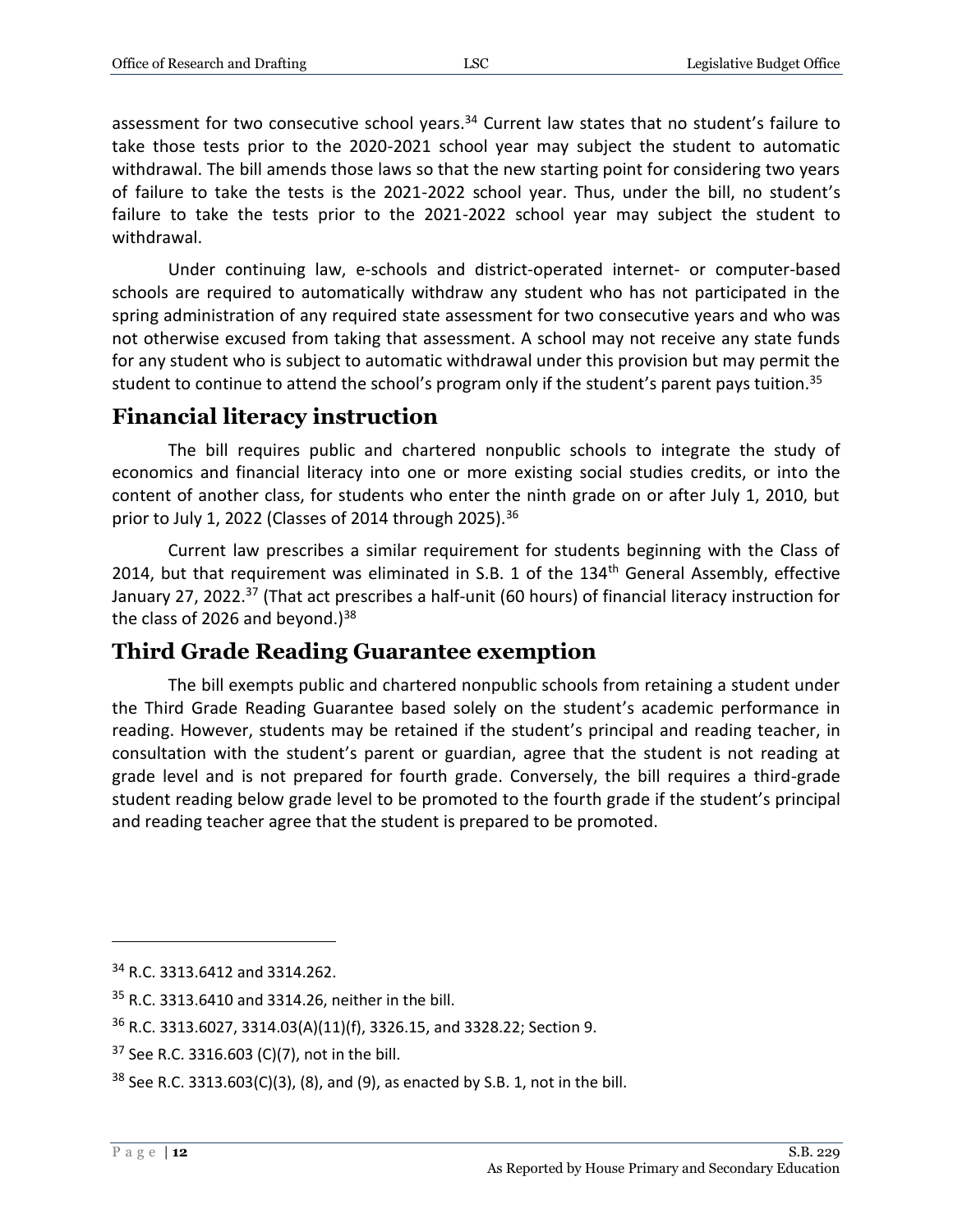The bill further requires each school to notify the parent or guardian of a student who does not attain a proficient reading score and describe the school's remediation plan to improve the student's academic performance in reading.<sup>39</sup>

#### <span id="page-12-0"></span>**Online learning school exemption from emergency management plan requirement**

The bill exempts an online learning school from the requirement that school administrators develop an emergency management plan for each building under their control, unless students participate in in-person instruction or assessments at a location that is not covered in a district's or school's existing emergency management plan as of the bill's effective date.<sup>40</sup>

#### <span id="page-12-1"></span>**Educational service center state operating subsidies**

The bill specifies that for FY 2022 and FY 2023 the "funding base" used to determine direct state payments to an educational service center (ESC) must equal the amount the ESC would have received for FY 2020 using the student counts of the school districts with which the ESC has service agreements for the fiscal year for which payments are being made. Under current law, "funding base" is the amount paid to an ESC for FY 2020.<sup>41</sup>

## <span id="page-12-2"></span>**Educational Choice and Pilot Project scholarship payments**

The bill requires the Department, in the case of a student who is not living with the student's parent, to make Educational Choice (Ed Choice) and Pilot Project (Cleveland) scholarship program payments to the student's guardian, legal custodian, kinship caregiver, foster caregiver, or caretaker.

The bill also requires the Department to make monthly partial payments for the Cleveland Scholarship Program, rather than "from time to time" as under current law. Payments for the Ed Choice Scholarship Program are distributed in monthly partial payments under continuing law.

For purposes of the Ed Choice and Cleveland scholarship programs, the definition of "caretaker" also is amended to include any other responsible adult who has care of the child and, if not for being in that adult's care, the child would be homeless or likely homeless. The definition under current law applies only to a parent or relative acting in the parent's place.

Continuing law allows the Department to request any individual applying for an Ed Choice scholarship on behalf of a qualifying student to provide appropriate documentation that

<sup>&</sup>lt;sup>39</sup> Section 8.

<sup>40</sup> R.C. 5502.262(H).

<sup>41</sup> R.C. 3317.11(A)(2).